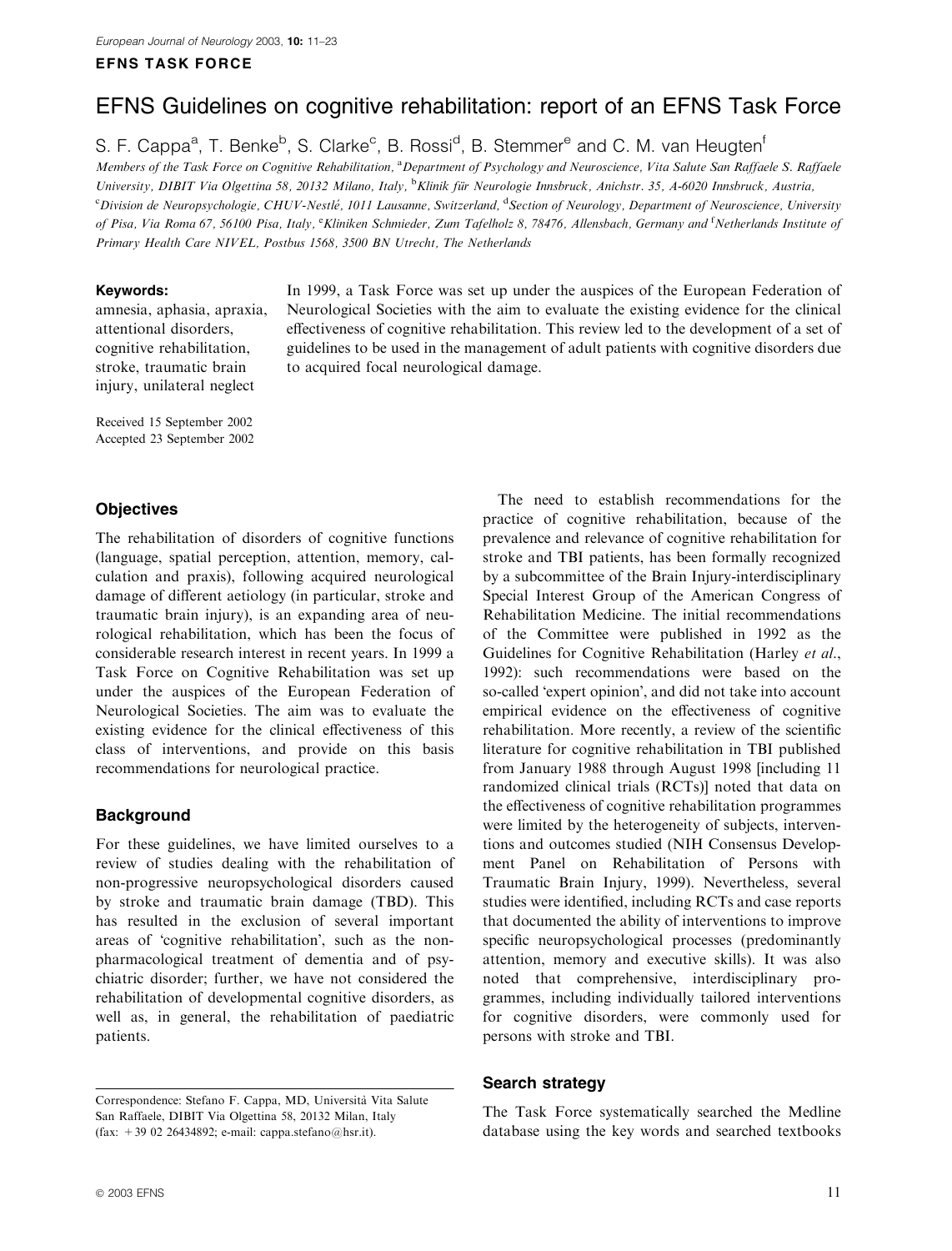and existing guidelines. Articles were included if they contained data which could be rated according to the grades of recommendation for management, classified in terms of level of evidence according to the guidance statement for neurological management guidelines of the European Federation of Neurological Societies (Hughes et al., 2001). Evidence level (EL) for health care interventions was classified as Ia (meta-analysis of RCTs), Ib (at least one RCT), IIa (well-designed controlled study), IIb (well-designed quasi-experimental study), III (well-designed non-experimental comparative, correlation or case studies), and IV (expert committee reports or opinions). Classification grades for management recommendations were: grade A [recommendations based on Ia and Ib evidence (RCTs)], grade B [evidence II or III (not randomized)] and grade C (expert committee reports or opinions and/or clinical experience of respected authorities;  $EL = IV$ ).

## Results

#### Rehabilitation of aphasia

The rehabilitation of speech and language disorders following brain damage is the area of intervention for acquired cognitive deficits with the longest tradition, dating back to the 19th century (Howard and Hatfield, 1987). A variety of approaches have been applied to the rehabilitation of aphasia, from stimulation approaches to the recent attempts to establish theory-driven treatment programmes based on the principles of cognitive neuropsychology (Basso et al., 2000). The need to establish the effectiveness of aphasia rehabilitation has stimulated a number of investigations, dating back to the period after the Second World War, which have been based on a variety of methodologies.

A meta-analysis of studies dealing with the effectiveness of language rehabilitation, limited to aphasia as a result of stroke, has been recently made available by the Cochrane collaboration. The review covers articles about speech and language rehabilitation after stroke up to January 1999 (Greener et al., 2000). The conclusion of the review is that 'speech and language therapy treatment for people with aphasia after a stroke has not been shown either to be clearly effective or clearly ineffective within an RCT. Decisions about the management of patients must therefore be based on other forms of evidence. Further research is required to find out if effectiveness of speech and language therapy for aphasic patients is effective. If researchers choose to do a trial, this must be large enough to have adequate statistical power, and be clearly reported.' This conclusion is based on a limited number of RCTs (12), all of which were considered of poor quality.

Another recent review by Cicerone et al. (2000), already mentioned above, reached a different conclusion. On the basis of 3 Class I studies and 4 Class II studies, the conclusion is that 'cognitive-linguistic therapies' can be considered as Practice Standard for aphasia after stroke; similar, positive conclusions for TBI were based on less consistent evidence.

The reasons for this discrepancy can be found in the different criteria used in the two reviews. Several studies included by Cicerone et al. (2000) were not considered in the Cochrane review for the following reasons. In comparison with an untreated control group, one study by Hagen (1973) was excluded because of the lack of true randomization (the patients were sequentially assigned to treatment or no treatment). Another study (Katz and Wertz, 1997) was probably excluded because it dealt only with computer-assisted reading rehabilitation. Two small RCTs (class I) (Helffenstein and Wechsler, 1982; Thomas-Stonell et al., 1994), which reported positive treatment effects, were excluded from the Cochrane review because they were devoted to communication disorders after TBI.

By definition, all class II evidence is not included in the Cochrane review. This resulted in the exclusion of the three large studies of Basso et al. (1979), Shewan and Kertesz (1985) and Poeck et al. (1989), all indicating significant benefits of treatment. Similarly, single case studies (class IIb) are not considered in the Cochrane reviews. This is particularly relevant because most of the recent treatment studies based on the cognitive neuropsychological approach, make use of the single case methodology. A recent review paper by Robey et al. (1999) reports a critical discussion of this approach, concluding for the presence of generally large treatment effects in aphasic patients.

An update of the reviews mentioned above must consider the results of a small class I study of group communication treatment, compared with deferred treatment', which was shown to be effective on both linguistic and communication measures (Elman and Bernstein-Ellis, 1999); and of another small class I study comparing 'massed' to conventional treatment, which showed a significant superiority of the former type of intervention (Pulvermueller et al., 2000). A small, class II study by Carlomagno et al. (2001) supports the usefulness of writing rehabilitation in patients in the post-acute stage.

#### Recommendation

The conclusions of the Cochrane review of aphasia rehabilitation after stroke (la evidence) are not compatible with Grade A recommendation for aphasia therapy. There is however considerable evidence, both from Ib studies not included for different reasons in the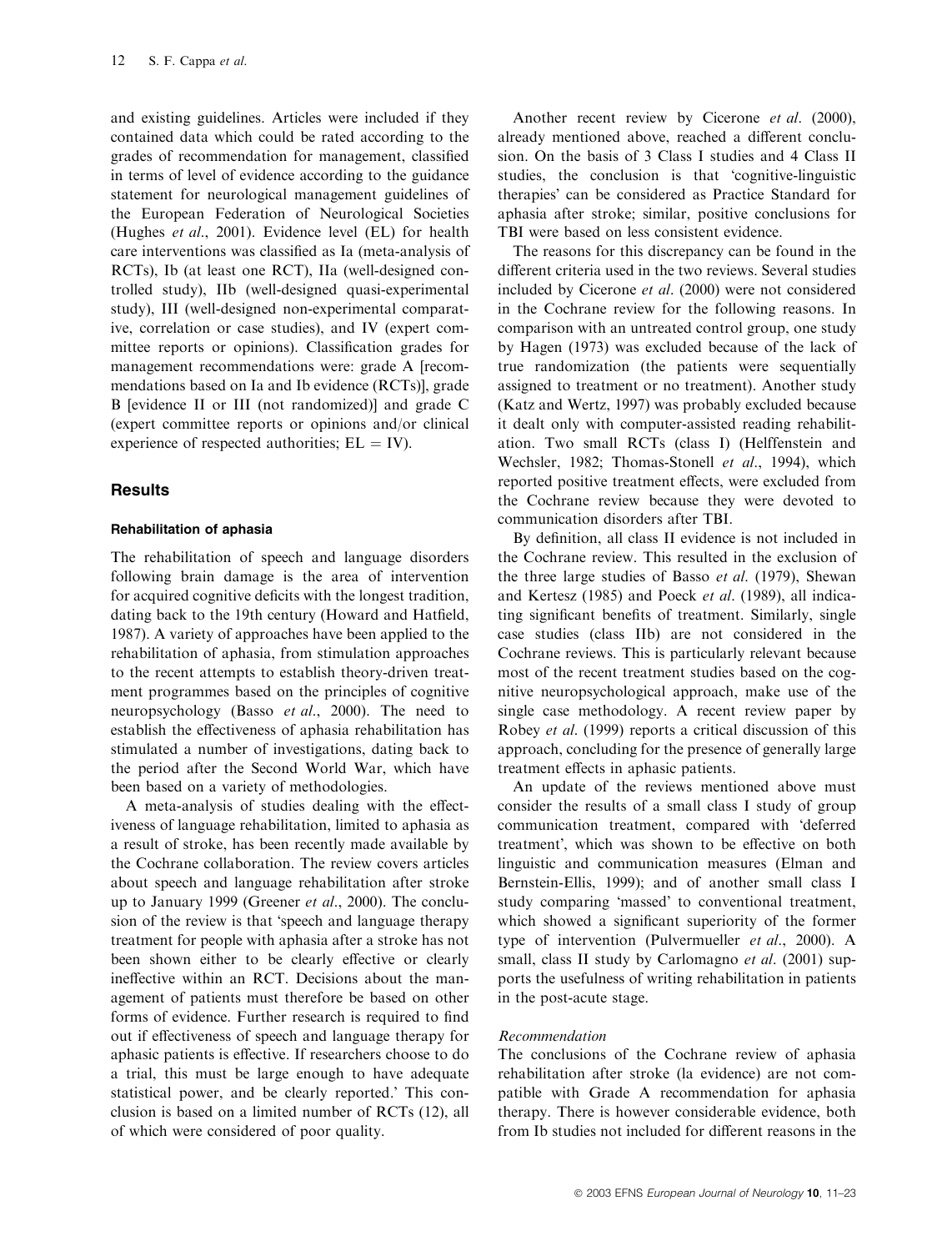Cochrane review, and from Class II and III studies supporting the effectiveness of the procedure, allowing a Grade B recommendation for aphasia therapy after stroke. There is a need for further investigations in the field. In particular, the evidence of effectiveness of pragmatic-conversational therapy after TBI is based on a limited number of studies on small samples, and appears in need of confirmation.

## Rehabilitation of ULN

The presence of hemineglect beyond the acute stage is associated with poor outcome in terms of independence (Denes et al., 1982; Stone et al., 1992) and considerable effort is therefore devoted to its rehabilitation. We review here published studies of neglect rehabilitation, and refer also to recently published reviews (Robertson and Hawkins, 1999; Robertson, 1999; Diamond, 2001), including the recent Cochrane review (Bowen et al., 2002). The latter analysed 15 studies and found evidence that cognitive rehabilitation resulted in significant and persisting improvements in performance on impairment level assessments. There was, however, insufficient evidence to confirm or exclude an effect of cognitive rehabilitation at the level of disability or on destination following discharge from hospital. Different types of approaches are currently used for neglect rehabilitation; we review here evidence for these different approaches.

Combined training of visual scanning, reading, copying and figure description yielded statistically significant improvement of neglect symptoms in one level Ib (Antonucci et al., 1995) and two level IIa studies (Pizzamiglio et al., 1992; Vallar et al., 1997). Visual scanning training alone was shown to improve significantly neglect in one level Ib study (Weinberg et al., 1977). Spatiomotor or visuo-spatiomotor cueing improved neglect significantly in one level Ib (Kalra et al., 1997) and two level IIa studies (Lin et al., 1996; Frassinetti et al., 2001). Visual cueing with kinetic stimuli was found to bring significant, albeit transient, improvement in three level IIa studies (Butter et al., 1990; Pizzamiglio et al., 1990; Butter and Kirsch, 1995). Video feedback was shown to improve significantly performance on trained tasks in one level IIa study (Tham and Tegnér, 1997). Training of sustained attention, increasing of alertness or cueing of spatial attention were shown to improve significantly neglect in level IIa studies (Hommel et al., 1990; Ladavas et al., 1994; Robertson et al., 1995; Kerkhoff, 1998).

Several studies investigated effects of influencing multisensory representations. All of these studies demonstrated transient effects, lasting little longer than the end of the appropriate stimulation. Vestibular stimulation by cold water infusion into the left outer ear canal showed significant effects on different aspects of the unilateral neglect in five level IIa studies (Rode and Perenin, 1994; Rode et al., 1998). Galvanic vestibular stimulation improved significantly neglect symptoms in one level IIa study (Rorsman et al., 1999). Transcutaneous electrical stimulation of the left neck muscles showed significant effects in three level IIa studies (Vallar et al., 1995; Guariglia et al., 1998; Perennou et al., 2001). Changes in trunk orientation had significantly positive effects in one level Ib study (Wiart et al., 1997).

The use of prism goggles deviating by  $10^{\circ}$  to the right, introduced relatively recently, was shown to improve significantly, in a transient fashion, neglect symptoms in one level Ib study (Rossetti et al., 1998). A recent level IIa study applied the prism goggle treatment for a 2-week period and obtained statistically significant improvement in the long term (Frassinetti et al., 2002). Specific training of visual imagery proved useful in a level IIa study (Niermeir, 1998). Forced use of left visual hemifield or left eye showed a relative benefit in neglect in one level Ib (Beis et al., 1999) and two level IIa studies (Butter and Kirsch, 1992; Walker et al., 1996).

Computer training yielded mixed results. One level Ib (Robertson et al., 1990) and one level IIa study (Bergego et al., 1997) reported absence of significantly positive effects, whilst a recent level IIa study showed statistically significant improvement in wheel chair mobility (Webster et al., 2001).

## Recommendation

Several methods of neglect rehabilitation were investigated in level Ib or IIa studies. The present evidence confers grade A recommendation to the combined training of visual scanning, reading, copying and figure description; to visual scanning training; to spatio-motor and visuo-spatio-motor training; to trunk orientation; and to forced use of left eye. The use of prism goggles obtained the same level of evidence for transient effect and level IIa evidence for long-term effect if used over longer periods (grade B recommendation). Grade B recommendation exists for visual cueing with kinetic stimuli; video feedback; training of sustained attention and alertness; and training of visual imagery. The same level of recommendation is valid for transient effects caused by caloric or galvanic vestibular stimulations as well as transcutaneous electrical stimulation of neck muscles. The use of computers in neglect rehabilitation remains controversial.

#### Rehabilitation of attention disorders

Attention deficits follow many types of brain damage, including stroke, TBI and brain tumour (Bruhn and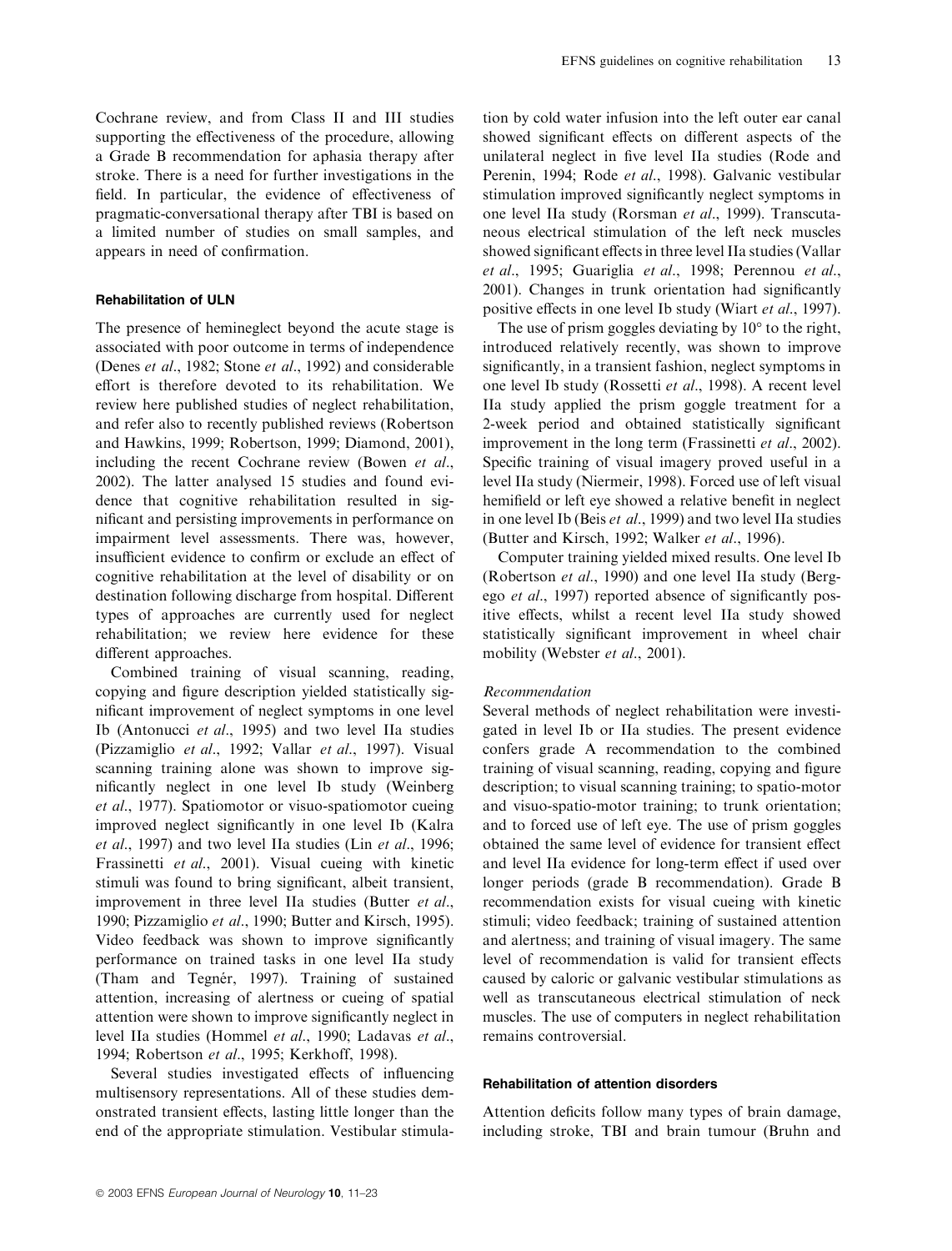Parsons, 1971; Van Zomeren and Van DenBurg, 1985). A pioneer study by Ben-Yishay et al. (1978) explored the treatment of deficits in focusing and sustaining attention with 40 brain-injured adults. There was not only improvement on the attention training tasks, but also generalization to other psychometric measures of attention which were maintained at 6-month follow-up. Using a multiple-baseline design, with patients at 4–6 years after head injury, Wood (1986) found that contingent token reinforcement was effective in increasing patients' ability to sustain attention on a task. Several studies (Ponsford and Kinsella, 1988; Niemann et al., 1990; Novack et al., 1996) have explicitly incorporated and/or evaluated therapeutic interventions such as feedback, reinforcement and strategy teaching into the attention rehabilitation programmes.

The Cochrane review by Lincoln *et al.* (2000), having searched for controlled trials of attention training in stroke, identified the study of Schottke (1997) showing the efficacy of the attention training in improving sustained attention.

Thirteen studies were reviewed by Cicerone et al. (2000), including three class I prospective RCTs (Niemann et al., 1990; Gray et al., 1992; Novack et al., 1996), four class II controlled studies (Sohlberg & Mateer, 1987, Strache, 1987; Ponsford and Kinsella, 1988; Sturm and Wilmes, 1991); and six Class III studies (Wood, 1986; Ethier et al., 1989; Gray and Robertson, 1989; Gansler and McCaffrey, 1991; Wilson and Robertson, 1992; Sturm et al., 1997). Most controlled studies compared attention training with an alternative treatment, without including a no-treatment condition; a very important distinction is between studies conducted in the acute and postacute stage. Cicerone et al. (2000) concluded that evidence from two class I (Niemann et al., 1990; Gray et al., 1992) studies with a total of 57 subjects and two class II studies (Sohlberg & Mateer, 1987; Strache 1987) with a total of 49 subjects supports the effectiveness of attention training beyond the effects of non-specific cognitive stimulation for subjects with TBI or stroke during the post-acute phase of recovery and rehabilitation. Cicerone et al. (2000) recommended such a form of intervention as a practice guideline for these persons. Interventions should include not only training with different stimulus modalities and complexity, but also therapist activities such as monitoring subjects' performance, providing feedback and teaching strategies. Attention training appears to be more effective when directed at improving the subject's performance on more complex, functional tasks. However, the effects of treatment may be relatively small or task-specific, and an additional need exists to examine the impact of attention treatment on activities of daily living (ADL) or functional outcomes.

#### Acute studies

One class I and two class II studies evaluated the effectiveness of attention treatment during the acute period of rehabilitation. The Class I study of Novack (1996) compared the effectiveness of 'focused' treatment consisting of sequential, hierarchical interventions directed at specific attention mechanisms versus 'unstructured' intervention consisting of non-sequential, non-hierarchical activities requiring memory or reasoning skills. Both groups improved, but there were no intergroup differences: the observed improvements are probably due to spontaneous recovery. One class II study (Ponsford and Kinsella, 1988) used a multiplebaseline design across subjects and evaluated a programme for the remediation of processing speed deficits in 10 patients with severe TBI (6–34 weeks post-injury). The authors reported no benefit or generalization of effects of attention training: however, improvement did occur in some patients when practice on attention training tasks was combined with therapist feedback and praise. In the other class II study (Sturm and Wilmes, 1991), 35 subjects with lateralized stroke showed beneficial effects of attention training on five of 14 outcome measures, especially on measures of perceptual speed and selective attention in left hemisphere lesions.

#### Post-acute

Two class I and two class II studies assessed the attention treatment effectiveness during the postacute period of rehabilitation. Gray et al. (1992) treated 31 patients with attention dysfunction, randomly assigned to receive either computerized attention retraining or an equivalent amount of recreational computer use. Immediately after training, the experimental group showed marked improvement on two measures of attention (but, when premorbid intelligence score and time since injury were added as covariates, the treatment effect was no longer significant); at 6-month follow-up, the treatment group showed continued improvement and superior performance in respect with the control group on tests involving auditory–verbal working memory. The authors suggested that the improvement, continuing over the follow-up period, was consistent with a strategy training model as it becomes increasingly automated and integrated into a wider range of behaviours (Gray et al., 1992). In the second post-acute class I study (Niemann et al., 1990) community-dwelling patients with moderate to severe brain injury were screened for orientation, vision, aphasia and psychiatric illness. The experimental attention training group improved significantly more than the alternative (memory) treatment group on four attention measures administered throughout the treat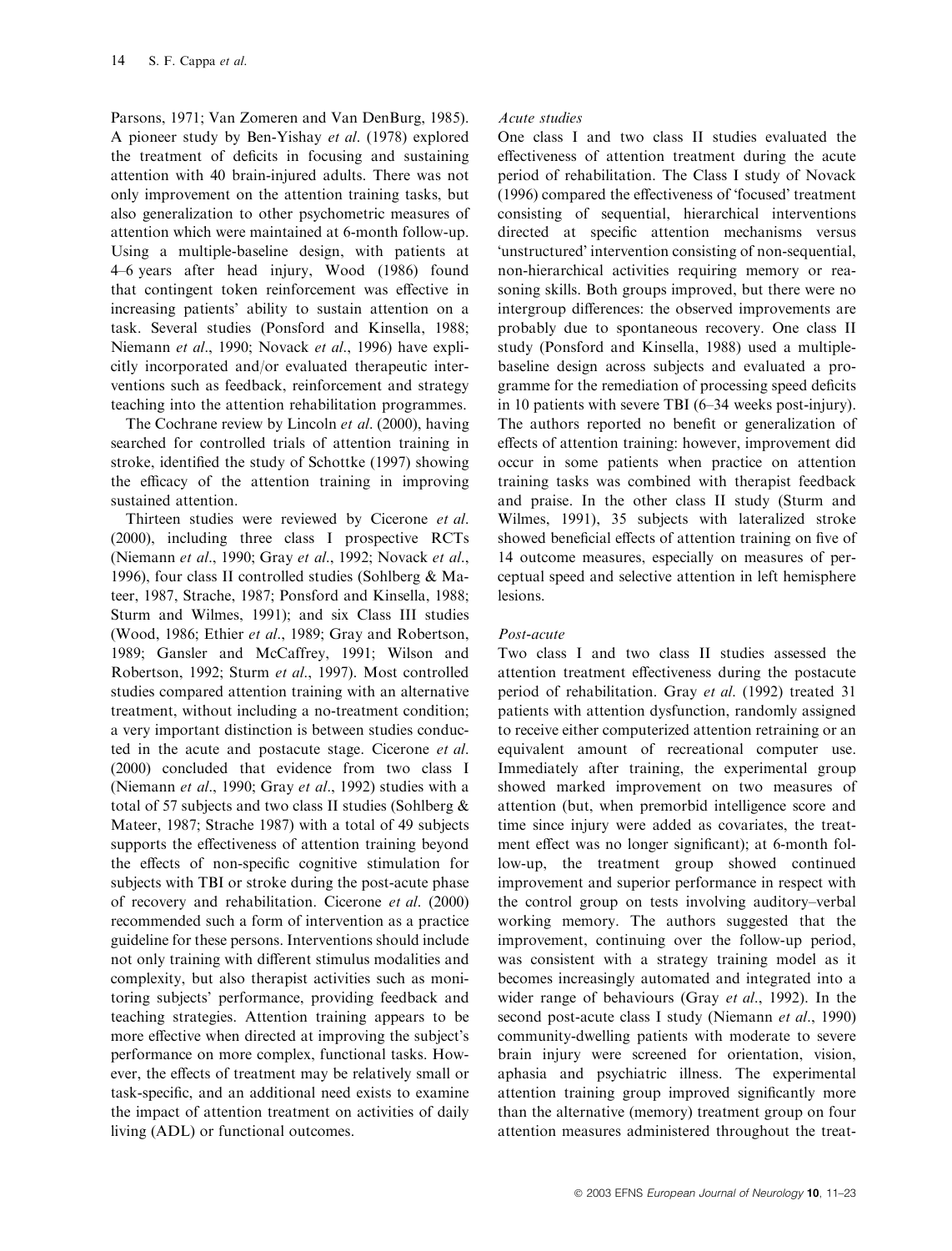ment period, although the effects did not generalize to the second set of neuropsychological measures. Sohlberg and Mateer (1987) employed a class II multiplebaseline design with four patients to evaluate the effectiveness of a specific, hierarchical attention training programme. All subjects showed gain on a single attention outcome measure administered after the start of attention training but not after training on visuospatial processing: this improvement also generalized to cognitive and everyday problems. Strache (1987) conducted a prospective class II study on patients with mixed trauma and vascular aetiologies, and compared two closely related interventions for concentration with subjects in an 'untreated' control group receiving general rehabilitation. After 20 treatment sessions, both attention treatments resulted in significant improvement on attention measures in respect of control subjects, with some generalization to memory and intelligence measures.

Within the attention domain, several attempts were made to establish the differential effectiveness of training for specific components of attention. Improvements in speed of processing appear to be less robust than improvements on non-speeded tasks (Ponsford and Kinsella, 1988; Ethier et al., 1989; Sturm et al., 1997). Moreover, several studies also suggest greater benefits of attention training on more complex tasks requiring selective or divided attention than on basic tasks of reaction time or vigilance (Sturm and Wilmes, 1991; Gray et al., 1992; Sturm et al., 1997). Wilson and Robertson (1992), implementing a series of individualized interventions intended to facilitate voluntary control over attention during functional activities, effectively decreased the attention lapses that the subject experienced when reading novels and texts.

#### **Recommendation**

During the acute period of recovery and inpatient rehabilitation, evidence is insufficient to distinguish the effects of specific attention training from spontaneous recovery or more general cognitive interventions for patients with moderate-to-severe TBI and stroke. Therefore, specific interventions for attention during the period of acute recovery are not recommended. On the other hand, the availability of class I evidence for attention training in the post-acute phase after TBI is compatible with a grade A recommendation.

## Rehabilitation of memory

Memory impairment is a well-documented sequel following traumatic brain injury and has also been reported following stroke. The memory impairments described concern more general memory problems such as learning, retrieval or everyday functioning problems, address specific contents such as orientation, dates, names, faces, routines, appointments, or are orientated towards modality specific impairments such as visual versus verbal memory problems. Memory rehabilitation programmes are aimed at restoring, improving or maintaining memory functions using restorative and compensatory approaches and a variety of different techniques.

The systematic review on cognitive rehabilitation for memory deficits following stroke, published in the Cochrane Library by Majid et al. (2001) includes four studies that meet the inclusion criteria, that is types of trials (randomized or quasi-randomized), participants (stroke patients), interventions (treatment group versus control group), and outcome measures. They identified only one study (Doornhein and de Haan, 1998) which met the criteria for inclusion in their review. These authors investigated six stroke patients and six stroke control participants 5 months post-onset who had shown memory impairment on the Dutch version of the Rey auditory learning test. Memory strategy training was performed with the target group for 4 weeks at two sessions per week. The training programme consisted of six memory strategies for the target group and nonspecific training involving repetitive practice on memory tasks for the control group. Memory strategy training had no significant effects on memory impairment or subjective memory complaints. Majid et al. (2001) conclude that cognitive rehabilitation in the treatment of memory deficits following stroke cannot be supported or refuted by results from RCTs.

The Cicerone et al.'s (2000) review considered 42 studies meeting the criteria (dating from 1977 to 1998), which were assigned to classes I, II or III.

There were four RCT (Class I) studies of subjects with TBI (Kerner and Acker, 1985; Ryan and Ruff, 1988; Berg et al., 1991; Schmitter-Edgecombe et al., 1995), four class II studies (Freeman et al., 1992; Parente, 1994; Goldstein et al., 1996; Wilson et al., 1997), and 34 class III studies.

All four class I studies cited in the Cicerone et al.'s (2000) review addressed the effectiveness of training compensatory strategies in memory rehabilitation. Berg et al. (1991) investigated 39 TBI patients (1–24 years post-injury) assigned to three different treatment conditions. The strategy-training group received individualized intervention according to the most salient memory problems identified. The pseudo-treatment group had to perform drill and repetitive practice on memory tasks. A third group received no treatment. Only the strategy-training group showed improved memory functions and the largest effect was observed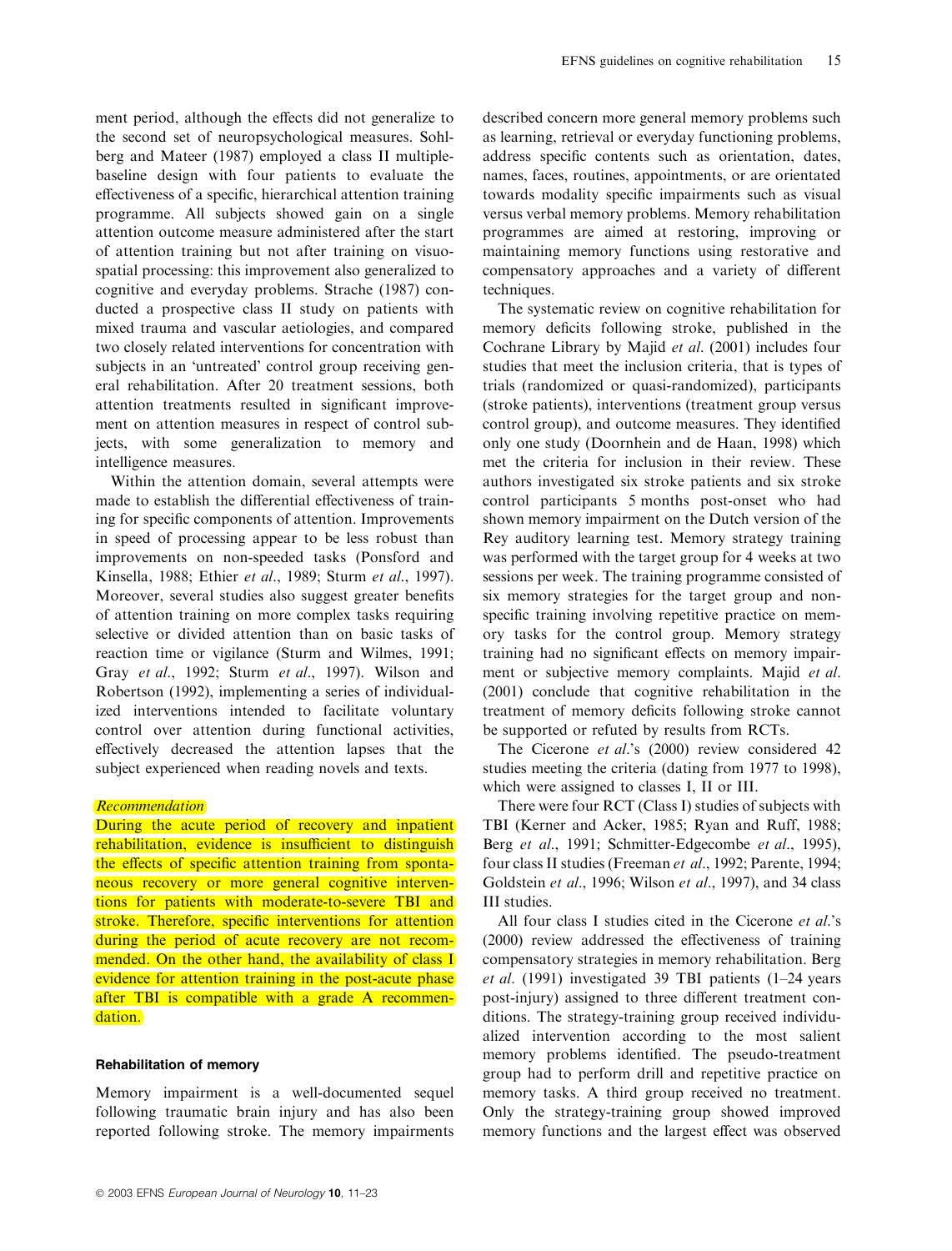4 months after therapy. Kerner and Acker (1985) used computer-based memory training software in TBI patients with mild-to-moderate memory impairment. After 12 training sessions, psychometric measures showed improved memory performance, which, however, was not maintained at re-testing 15 days later. Ryan and Ruff (1988) investigated 20 TBI patients (1.5– 7.5 years postinjury) with mild-to-moderate memory impairment randomly assigned to two different treatment groups. The experimental group was trained to use rehearsal and visual imagery strategies, whereas the other group received alternative treatment. After 6 weeks of training, both groups showed improved memory functioning. A differential training effect was only found after initial neuropsychological functioning was taken into account. Only subjects with mild memory impairment before treatment showed beneficial memory training effects. Schmitter-Edgecombe et al. (1995) compared eight TBI patients (two and more years postinjury) with mild memory impairment who received a 9-week notebook training treatment with a control group that received only supportive therapy. After treatment the notebook-training group reported significantly fewer observed everyday memory failures compared with the support treatment group. At 6-months follow-up three patients of the notebook training group still used the notebook actively and continued to report fewer everyday memory failures, although, at that time, there was no significant difference any more between the experimental and the control participants.

The effectiveness of memory notebooks as a compensatory strategy is also supported by several Class III studies (Burke et al., 1994; Sohlberg and Mateer, 1989; Zencius et al., 1990; Squires et al., 1996). Other Class III studies investigated compensatory memory strategies such as rehearsal, semantic elaboration, visual imagery, prospective memory, specific mnemonic techniques with various degrees of success. Several Class III studies have shown the effectiveness of specific and individualized training intervention (Schacter et al., 1985; Kime et al., 1996) and the use of computer-assisted intervention (Kirsch et al., 1987, 1992).

A literature search updating The Cochrane Review (Majid *et al.*, 2001) and the review by Cicerone *et al.* (2000) added five studies for consideration of which five studies, three were characterized as class I studies (Ownsworth and McFarland, 1999; Rose et al., 1999; Wilson et al., 2001), one as Class II study (Grealy et al., 1999) and one as Class III study (van den Broek et al., 2000).

Ownsworth and McFarland (1999) investigated the remediation and assessment of everyday memory impairment in 20 randomly selected patients between 4 and 37 years post-injury, randomly assigned into two treatment groups. Each group received 4 weeks of treatment, which was compared with a baseline condition. The two different types of training approaches used were Diary Only (DO) training and Diary and Self-Instructional Training (DSIT). Comparing DO and DSIT training showed that no significant difference was found in the total number of diary entries made, that the number of diary entries made varied according to the week of treatment, and that the DO group showed a greater decline in the percentage of total diary entries made during the first and second weeks of treatment, suggesting that the DSIT group maintained a more consistent use of the diary strategy over time. Furthermore, the DSIT group reported a lower level of memory difficulties and rated the strategies used as more helpful than the DO group.

Wilson et al. (2001) investigated the effectiveness of a portable externally programmed paging system (Lifeminder, formerly NeuroPage, Atlanta, CA) in 143 participants with TBI (about 44%), stroke (about 25%) or other conditions (about 31%) with memory and/or planning/organizational problems. After a 2-week baseline period, participants were randomly assigned to the treatment (pager) group (A) or to the waiting list (group B), and conditions were switched after 7 weeks. Measurements were taken at baseline, and 7 and 14 weeks post-baseline. More than 80% of the patients who completed the 16-week trial showed a significant improvement in carrying out everyday activities (such as self-care, self medication and keeping appointments) when using the pager compared with the baseline condition. For most this improvement was maintained when they were evaluated 7 weeks after returning the pager.

One class I study investigated the effect of active and passive participation in a non-immersive virtual environment on spatial memory in stroke patients. Rose et al. (1999) compared 48 vascular brain injured patients with non-impaired controls, randomly assigned to an active or a passive performance group. The stroke patients as well as the controls showed better performance in the active, than in the passive, spatial recognition task. However, whereas passive controls performed better on the object recognition task than active controls, the patients did not show any difference on the active versus passive object recognition task. One explanation suggested was that there was no enforced procedural component in the active exploration condition, which might have overcome any memory impairment.

Grealy et al. (1999) (class II study) investigated the impact of non-immersive virtual stimulating exercise environments on attention, information processing,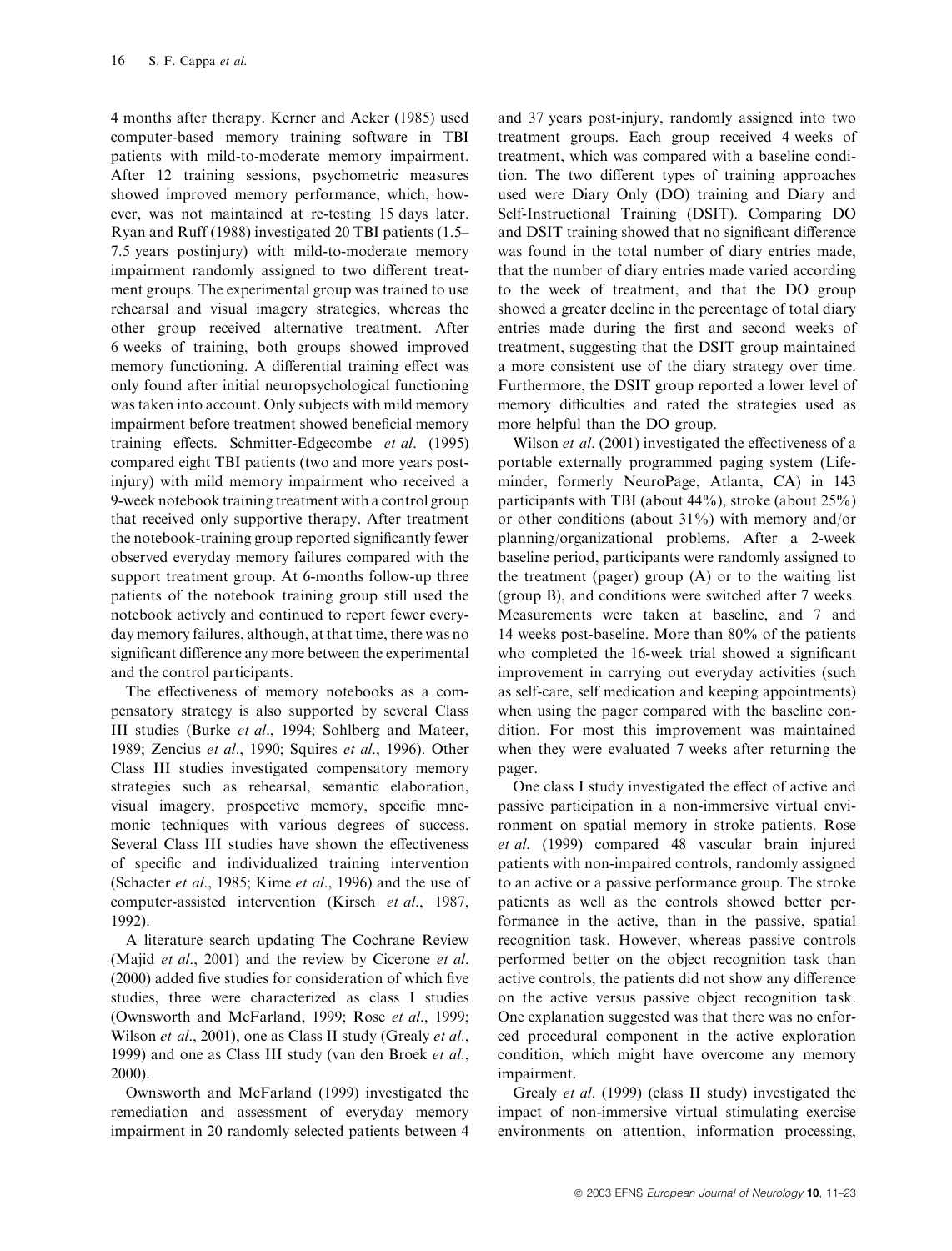learning and memory. The study compared 13 TBI patients with a control group of previous TBI patients of similar age, severity and time post-injury. Cognitive functions were assessed with psychometric tests before and after a 4-week intervention programme which consisted of exercise on a bicycle with a virtual environment presented on a screen mounted at eye level. The participants had to steer a course around a virtual world or race against other virtual riders. A comparison of the pre- and post-intervention scores showed significant improvements on the tests of attention, information processing, verbal and visual learning. No improvement was found on memory functions tested by the logical memory test and the complex figure test.

A class III study by van den Broek et al. (2000) aimed at training five patients in using another external electronic memory aid called the Voice Organizer (VO), which can be trained to recognize a patient's individual speech patterns, store messages dictated by the user and replay messages at pre-specified time periods. All subjects demonstrated substantially improved scores in experimental task I, and four of the subjects improved scores in experimental task II.

## Recommendation

The evidence is compatible with grade A recommendation for compensatory memory training for subjects with mild memory impairments, and grade B recommendation for specific intervention techniques directed at facilitating the acquisition of specific skills and domain-specific knowledge. No evidence is available concerning effective restoration of memory functions in patients with severe memory impairment. No specific recommendations are made for different diagnostic groups. Finally, it must be mentioned that, despite the numerous studies investigating memory rehabilitation, the problems raised in previous reports concerning the heterogeneity of the population studied (in terms of age, aetiology and type of brain damage, severity of brain damage, severity of functional impairments and time post-onset) should not be underestimated. It is conceivable that the type and intensity of training has different effects depending on the neural circuits damaged, the functional impairment profile, the age of the patient, the time post-injury, the education level of the patient and other external factors. The number of variables involved may make generalization across individuals difficult and favour training programmes tailored to the individual circumstances. What is still lacking are studies that directly compare patients with different aetiologies and types of brain damage, age or stage of recovery. Furthermore, most studies have investigated TBI patients and evidence for memory rehabilitation in stroke patients remains scarce.

## Rehabilitation of apraxia

Although the incidence of apraxia after acquired brain damage is considerable, the literature on recovery and treatment is very minimal. Several reasons for this lack of evidence can be identified (Maher and Ochipa, 1997). First, patients with apraxia often seem to be unaware of their deficit and rarely complain; secondly, many researchers believe that recovery from apraxia is spontaneous and treatment is not necessary; thirdly, some authors believe that apraxia only occurs when performance is requested of patients in testing situations, and that correct behaviour is displayed in natural settings. By now, however, there is agreement that apraxia hinders ADL independence and treatment of apraxia should definitely be part of the overall neurorehabilitation programme after brain damage. In this brief summary, studies examining the effectiveness of treating apraxia will be reviewed. The studies are labelled either observational or experimental and the quality of the studies is described.

There are two recent RCTs on the rehabilitation of apraxia, providing class Ib evidence. Smania et al. (2000) assessed in an RCT the effectiveness of a rehabilitative training programme for patients with limb apraxia. Thirteen patients with acquired brain injury and limb apraxia (lasting more than 2 months) as a result of lesions in the left cerebral hemisphere participated in the study. The study group underwent an experimental training for limb apraxia consisting of a behavioural training programme with gesture-production exercises. The control group received conventional treatment for aphasia. Assessments involved neuropsychological tests of aphasia, verbal comprehension, general intelligence, oral apraxia, constructional apraxia and three tests concerning limb praxic function (ideational and ideomotor apraxia and gesture recognition). Everyday activities related to each test were used to measure the outcome. The patients in the study group achieved a significant improvement of performance in both ideational and ideomotor apraxia tests. They also showed a significant reduction of errors in ideational and ideomotor apraxia tests. Control patients did not show any significant change in performance. The results show the possible effectiveness of a specific training programme for the treatment of limb apraxia. Donkervoort et al. (2002) determined in a controlled study the efficacy of strategy training in left hemisphere stroke patients with apraxia. A total of 113 left hemisphere stroke patients with apraxia were randomly assigned to two treatment groups: (1) strategy training integrated into usual occupational therapy and (2) usual occupational therapy only. The primary outcome measure was a standardized ADL observation by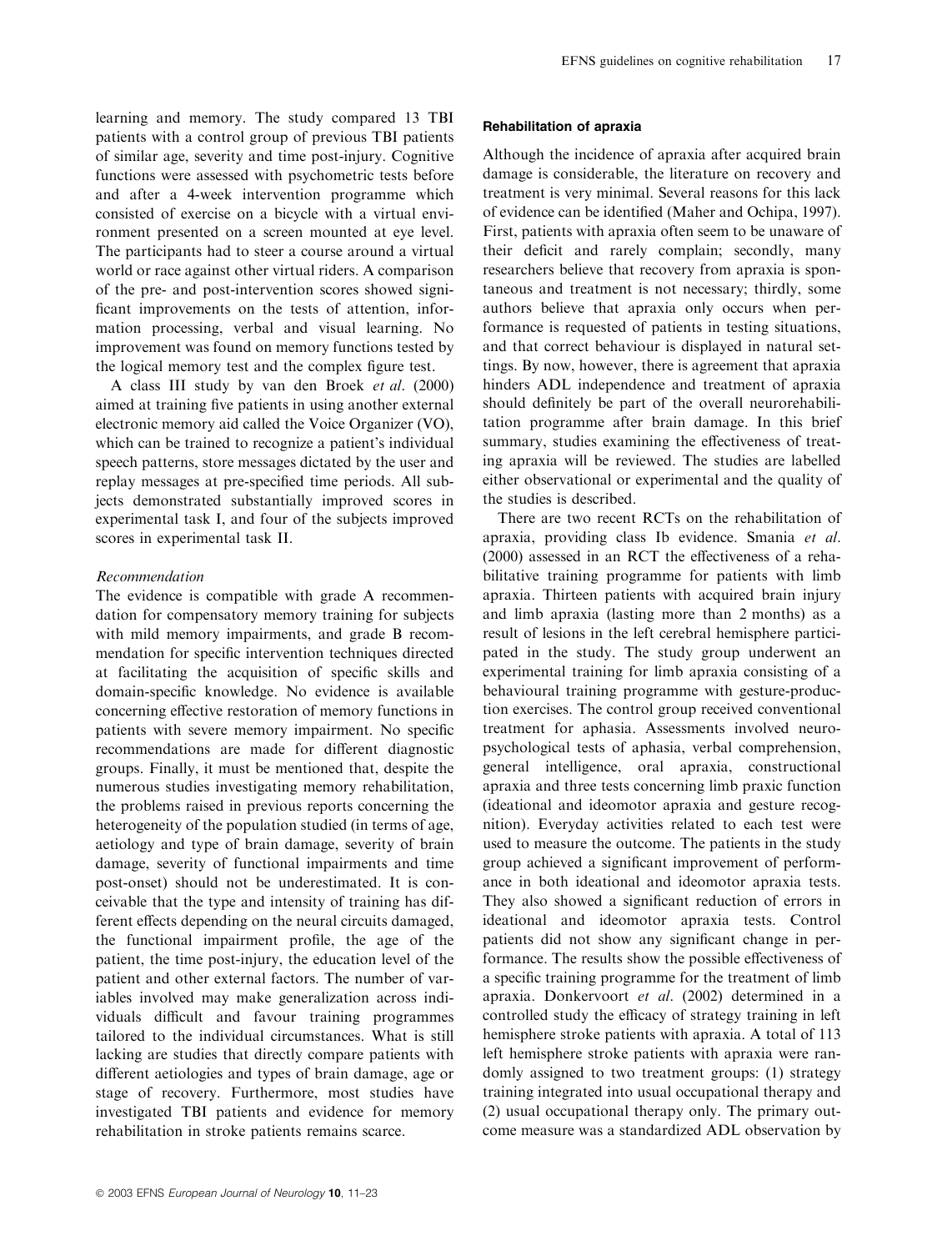a blinded research assistant. Additional ADL measures were used as secondary outcome measures (Barthel ADL index, ADL judgement by occupational therapists and by patients). After 8 weeks of treatment, patients who received strategy training  $(n = 43)$  improved significantly more than patients in the usual treatment group ( $n = 39$ ) on the ADL observations. This reflects a small-to-medium effect (effect size 0.37) of strategy training on ADL functioning. With respect to the secondary outcome measures a medium effect (effect size 0.47) was found on the Barthel ADL index. No beneficial effects of strategy training were found after 5 months (at follow-up).

Several class II studies also support the efficacy of apraxia rehabilitation. Goldenberg and Hagman (1998) studied a group of 15 patients with apraxia, who made fatal errors in activities of daily living: an error was rated as fatal if the patient could not proceed without help or if the error prohibited the patient from accomplishing the task successfully. The study design was as follows: each week an ADL test was performed; between tests one of three activities was trained, whereas support, but no therapeutic advice, was given for two other activities. Each week another activity was trained. Van Heugten et al. (1998) performed a study evaluating a therapy programme for teaching patients strategies to compensate for the presence of apraxia. The outcome was studied in a pre-post test design; measurements were conducted at baseline and after 12 weeks of therapy. Thirty-three stroke patients with apraxia were treated at occupational therapy departments in general hospitals, rehabilitation centres and nursing homes. The patients showed large improvements in ADL functioning on all measures and small improvements on the apraxia test and motor functioning test. The effect sizes for the disabilities, ranging from 0.92 to 1.06, were large compared with the effect sizes for apraxia (0.34) and motor functioning (0.19). The significant effect of treatment is also seen when individual improvement and subjective improvement are considered. These results suggest that the programme seems to be successful in teaching patients compensatory strategies that enable them to function more independently, despite the lasting presence of apraxia. Poole (1998) published a study examining the ability of participants with left-hemisphere stroke to learn one-handed shoe tying. Participants with lefthemisphere stroke with and without apraxia and control participants were taught how to tie their shoes with one hand. Retention was assessed after a 5-min interval during which participants performed other tasks. All groups differed significantly in regard to the number of trials to learn the task. However, on the retention task, the control adults and the stroke patients without

apraxia required similar numbers of trials whilst the participants with apraxia required significantly more trials than the other two groups. All groups required fewer trials on the retention task than on the learning task.

Further evidence is provided by single case studies. Wilson (1988) studied a female adolescent with extensive damage to the brain following an anaesthetic accident. One of the most disabling consequences of the damage was apraxia, which made her almost completely dependent in daily life. Wilson concluded that the step-by-step programme was successful in teaching the patient some tasks, but generalization to new tasks was not found at follow-up. Maher et al. (1991) studied the effects of treatment on a 55-year-old man with ideomotor apraxia and preserved gesture recognition. Daily 1-h therapy sessions were given during a 2-week period. During therapy sessions many cues were offered which were withdrawn systematically while feedback and correction of errors were given as well. The production of gestures improved qualitatively. Ochipa et al. (1995) subsequently developed a treatment programme aimed at specific error types. Praxis performance was studied in two stroke patients. It appeared that both patients achieved considerable improvement in performance but the observed effects were treatmentspecific: treatment of a specific error type did not improve across untreated gestures. Jantra et al. (1992) studied a 61-year-old man with a right-sided stroke followed by apraxic gait. After 3 weeks of gait training supplemented with visual cues, the patient became independent with safe ambulating. Pilgrim and Humphreys (1994) presented a case of a left-handed head injured patient with ideomotor apraxia of his left upper limb. The patient's performance on the 10 objects was measured before and after training in three different modalities. A mixed design analysis of variance (ANOVA) was carried out showing a positive effect of therapy, but little carry-over to everyday life. Bulter (1997) presents a case study which explores the effectiveness of tactile and kinaesthetic stimulation as an intervention strategy, in addition to visual and verbal mediation, in the rehabilitation of a man with ideational and ideomotor apraxia following a head injury. The results indicated some improvement after a training period and limited evidence of the effectiveness of additional sensory input.

## Recommendation

There is grade A evidence for the effectiveness of apraxia treatment with compensatory strategies. Treatment should focus on functional activities, which are structured and practised using errorless learning approaches. Recovery of apraxia should not be the goal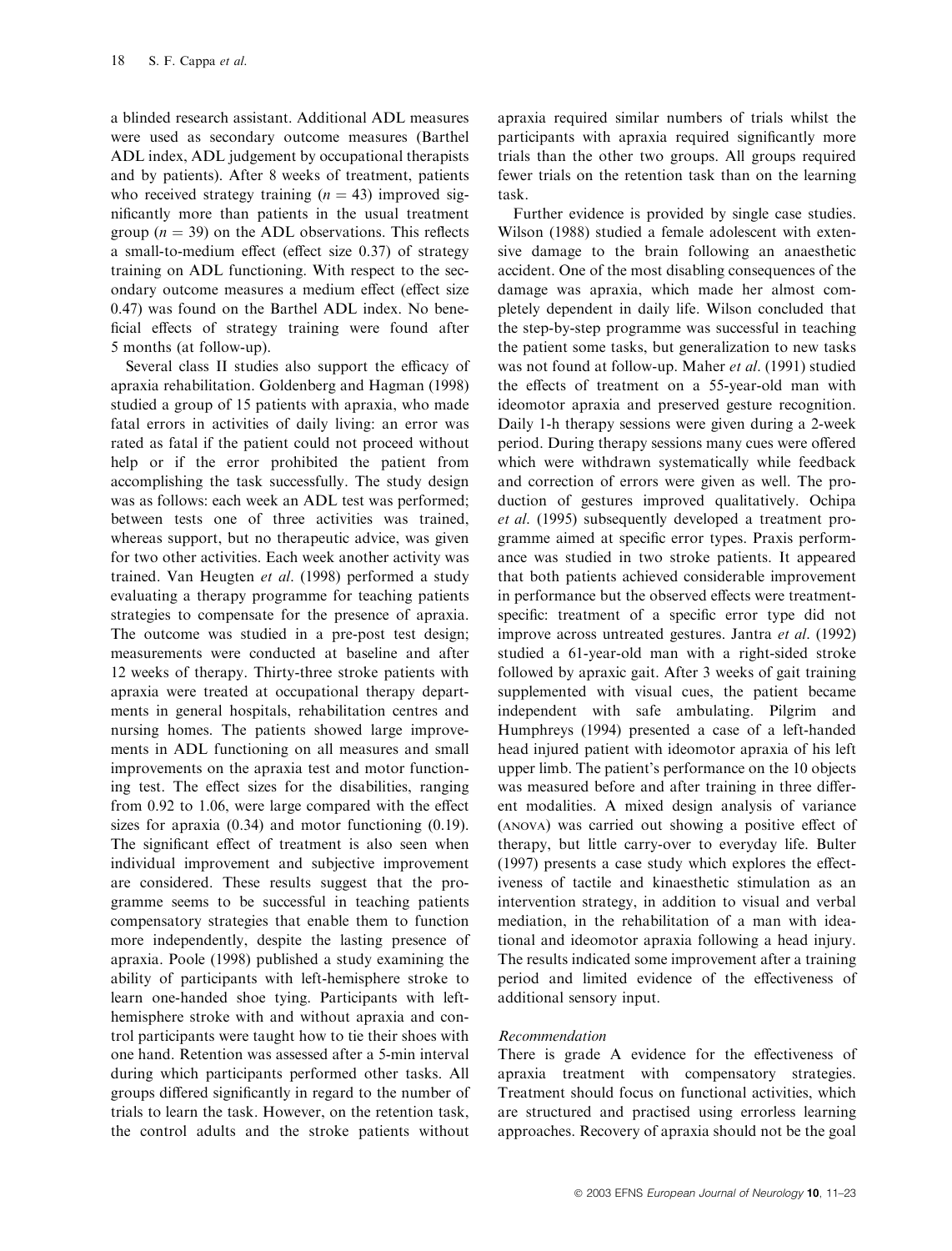for rehabilitation. Further studies of treatment interventions are needed which also address how generalizable treatment effects are to non-trained activities and situations.

#### Rehabilitation of acalculia

Disorders of number processing and calculation (DNPC) may occur after many types of brain damage. Depending on the underlying disease and on lesion location, the frequency of calculation disorders in patients with neurological disorders has been estimated to range between 10 and 90% (Jackson and Warrington, 1986).

Two main types of rationales have been applied to DNPC. One, the 'reconstitution' or 're-teaching' approach consists of extensive lost or damaged abilities by way of extensive practice. The other, indirect approach promotes the use of 'back-up' strategies based on the patient's residual resources (Girelli et al., 2002). In this case, the treatment would not merely point to restore the functionality of the impaired component but rather to exploit the preserved abilities to compensate for the deficit. Both types of remediation employ stepby-step training consisting in presentation of problems of increasing difficulty, facilitation cues and other types of assistance which are eventually faded with progressive recovery; in all cases direct feedback is provided to the patient on his/her accuracy and errors.

Outcome measures typically compare individual's pre- and post-treatment performance in transcoding tasks, simple and complex calculation. Most research designs and statistical evaluation procedures are taken from the field of single-subject research (Kratochwill and Levin, 1992; Randall et al., 1999). The amount of functional disability on daily life is rarely assessed or estimated in this corpus of studies.

As a literature search based on data banks proved unsatisfactory, the authors have reviewed the existing literature themselves and have used a pre-existing overview related to the topic (Girelli and Seron, 2001).

Studies are mostly 'quasi-experimental' using a single-case or small-group approach guided by the principles of cognitive neuropsychology (Shallice, 1979; Caramazza, 1989; Riddoch and Humphreys, 1994; Seron, 1997) and single-subject research (Kratochwill and Levin, 1992; Randall et al., 1999) (Classes II and III evidence). Group studies using control groups are considered inadequate by most authors due to known reasons (problems with patient selection, group homogeneity, and heterogeneity of subjacent deficit and pre-morbid functional level).

Rehabilitation of DNPC may be grouped into several areas of intervention. Rehabilitation of transcoding ability (the ability to translate numerical stimuli between different formats) has been successfully performed in several studies (Deloche et al., 1992; Sullivan et al., 1996), mostly by re-teaching the patient the required set of rules. Impairments of arithmetical facts (simple multiplication, addition, subtraction or division solved directly from memory) were the target of several rehabilitation studies (Miceli and Capasso, 1991; Hittmair-Delazer et al., 1994; Girelli and Delazer, 1996; Whetstone, 1998; Girelli et al., 2002). In all studies, extensive practice with the defective domain of knowledge, i.e. multiplication tables, determined significant improvement. A positive outcome was also reached by a rehabilitation programme based on the strategic use of the patient's residual knowledge of arithmetic (Girelli et al., 2002). This specific case suggests that the integration of declarative, procedural and conceptual knowledge critically mediates the reacquisition process. Miceli and Capasso (1991) have successfully rehabilitated a patient with deficient arithmetical procedures (the knowledge required to solve multidigit calculations). Deficient arithmetical problem solving (the ability to provide a solution for complex, multistep arithmetical text problems) has also been treated in one study (Delazer et al., 1998). The study was rated as partly successful by the authors, as patients benefited from the cueing procedure engaged and generated a higher number of correct solution steps, but did not show a prominent effect on the actual execution process.

## Recommendation

Overall, the available evidence suggests that rehabilitation procedures used to treat selected variants of DNPC were successful. Notably, significant improvements were observed even in severely impaired and chronic patients. Several caveats need to be mentioned in this context. At present, little is known about the prognosis and spontaneous recovery of DNPC, thus, the effects of different interventions in the early stages of numerical disorders may be difficult to evaluate. Moreover, different underlying neurological disorders (e.g. stroke, dementia and trauma) have only partly been compared as to their specific effects on DNPC. Furthermore, it has not been studied in detail how impairments of attention or executive functions influence the rehabilitation process of DNPC.

#### General recommendations

There is enough overall evidence to award a grade A recommendation to some forms of cognitive rehabilitation in patients with neuropsychological deficits in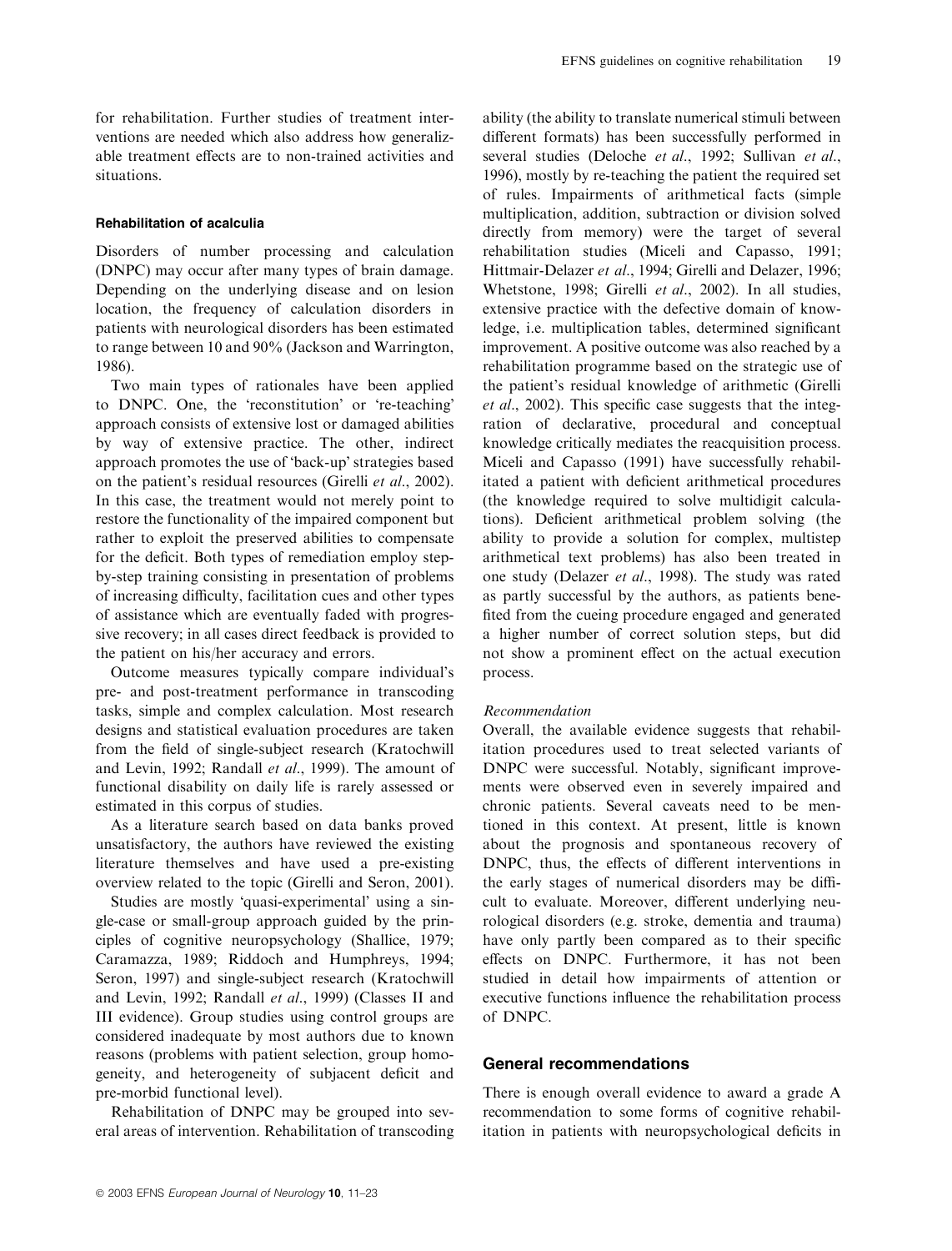the post-acute stage after a focal brain lesion (stroke, TBI). These include neglect and apraxia rehabilitation after stroke, attention training after TBI in the postacute stage and memory rehabilitation with compensatory training in patients with mild amnesia. This general conclusion is based on a limited number of RCTs and is supported by a considerable amount of evidence coming from class II and III studies. In particular, the use of a rigorous single-case methodology has been considered by the present reviewers as a source of acceptable evidence in this specific field, in which the application of the RCT methodology is difficult for a number of reasons, related to the lack of consensus on the target of treatment, the methodology of the intervention and the assessment of the outcomes.

#### Future developments

What has been concluded above leaves the field open to a debate about the future of studies on the effectiveness of cognitive rehabilitation. One approach is to propose large-scale RCTs of a simple methodology of intervention in a broadly defined clinical condition (for example, the assessment of the efficacy of an intervention for ULN after RH stroke on long-term motor disability). Another approach is the assessment of a specific, theoretically driven treatment on a welldefined area of impairment using a single-case methodology (for example, the effect of a linguistically driven intervention compared with simple stimulation on the ability to retrieve lexical items belonging to a defined class). The former approach is probably the only one to have appeal for the clinical neurologist, whilst the latter appears at the moment as a basic research endeavour. To the present panel, both represent important and potentially fruitful avenues for research in this field. Future studies should also aim at a better clinical and pathological definition of the patients included in the trials. The gross distinction between stroke and TBD used in the present review is clearly insufficient: a separation amongst the main categories of cerebrovascular pathology, and the subdivision, on pathological grounds, of survivors of TBD can be expected to improve the quality of rehabilitation studies.

#### Acknowledgements

A. Bellmann\*, C. Bindschaedler\*, L. Bonfiglio#, P. Bongioanni#, S. Chiocca#, M. Delazer§, L. Girelli§ contributed to the reviews on ULN (\*), attention rehabilitation  $(\#)$  and on acalculia  $(\S)$ .

#### **References**

- Antonucci A, Guariglia C, Judica A et al. (1995). Effectivness of neglect rehabilitation in a randomized group study. J Clin Exp Neuropsychol 17:383-389.
- Basso A, Capitani E, Vignolo LA (1979). Influence of rehabilitation on language skills in aphasic patients. A controlled study. Arch Neurol 36:190–196.
- Basso A, Cappa SF, Gainotti G (2000). Cognitive Neuropsychology and Language Rehabilitation. Psychology Press, Hove.
- Beis J-M, André J-M, Baumgarten A, Challier B (1999). Eye patching in unilateral spatial neglect: efficacy of two methods. Arch Phys Med Rehab 80:71–76.
- Ben-Yishay Y, Diller L, Rattok J (1978). A Modular Approach to Optimizing Orientation, Psychomotor Alertness and Purposive Behaviour in severe Head Trauma Patients. Rehabilitation Monograph, 59. New York University Medical Centre, New York, pp. 63–67.
- Berg I, Koning-Haanstra M, Deelman B (1991). Long term effects of memory rehabilitation. A controlled study. Neuropsychol Rehab 1:97–111.
- Bergego C, Azouvi P, Deloche G et al. (1997). Rehabilitation of unilateral neglect: a controlled multiple-baseline-acrosssubjects trial using computerised training procedures. Neuropsychol Rehab 7:279–293.
- Bruhn P, Parsons O (1971). Continuous reaction time in brain damage. Cortex 7:278–291.
- Bulter J (1997). Intervention effectiveness: evidence from a case study of ideomotor and ideational apraxia. Br J Occup Ther 60:491–497.
- Burke J, Danick J, Bemis B, Durgin C (1994). A process approach to memory book training for neurological patients. Brain Injury 8:71–81.
- Butter CM, Kirsch N (1992). Combined and separate effects of eye patching and visual stimulation on unilateral neglect following stroke. Arch Phys Med Rehab 73:1133–1139.
- Butter CM, Kirsch N (1995). Effect of lateralized kinetic visual cues on visual search in patients with unilateral spatial neglect. J Clin Exp Neuropsychol 17:856-867.
- Butter CM, Kirsch NL, Reeves G (1990). The effect of lateralized dynamic stimuli on unilateral spatial neglect following right hemisphere lesions. Restorative Neurol Neurosci 2:39–46.
- Caramazza A (1989). Cognitive neuropsychology and rehabilitation: an unfulfilled promise? In: Seron X, Deloche G, eds. Cognitive Approach in Neuropsychological Rehabilitation. Hillsdale, NJ: Lawrence Erlbaum Associates Ltd, 383–398.
- Carlomagno S, Pandolfi M, Labruna L, Colombo A, Razzano C (2001). Recovery from moderate aphasia in the first year post-stroke: effect of type of therapy. Arch Phys Med Rehab 82:1073–1080.
- Cicerone KD, Dahlberg C, Kalmar K et al. (2000). Evidencebased cognitive rehabilitation: recommendations for clinical practice. Arch Phys Med Rehab 81:1596–1615.
- Delazer M, Bodner T, Benke T (1998). Rehabilitation of arithmetical text problem solving. Neuropsychol Rehab 8:401–412.
- Deloche G, Ferrand I, Naud E, Baeta E, Vendrell J, Claros-Salinas D (1992). Differential effects of covert and overt training of the syntactic component of verbal processing and generalisations to other tasks: a single-case study. Neuropsychol Rehab 2:257–281.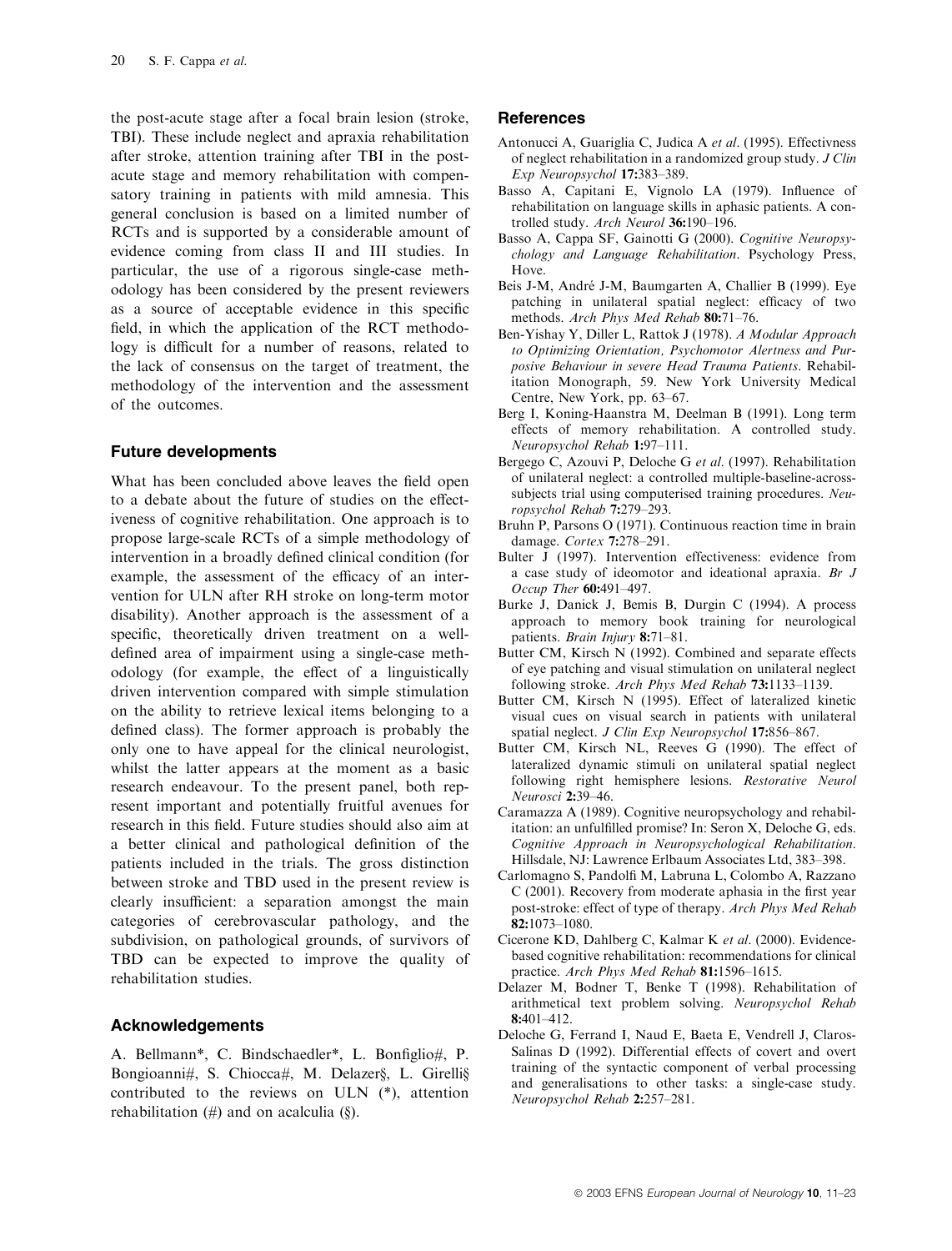- Denes G, Semenza C, Stoppa E, Lis A (1982). Unilateral spatial neglect and recovery from hemiplegia: a follow-up study. Brain 105:543–552.
- Diamond PT (2001). Rehabilitative management of poststroke visuospatial inattention. Disabil Rehab 23:407–412.
- Donkervoort M, Dekker J, Stehmann-Saris J, Deelman BG (2002). Efficacy of strategy training in left-hemisphere stroke patients with apraxia: a randomized clinical trial. Neuropsychol Rehab (in press).
- Doornhein K, de Haan EHF (1998). Cognitive training for memory deficits in stroke patients. Neuropsychol Rehab 8:393–400.
- Elman RJ, Bernstein-Ellis E (1999). The efficacy of group communication treatment in adults with chronic aphasia. J Speech Lang Hear Res 42:411–419.
- Ethier M, Braun CMJ, Baribeau JMC (1989). Computerdispensed cognitive-perceptual training of closed head injury patients after spontaneous recovery. Study 1: speeded tasks. Can J Rehabil 2:223–233.
- Frassinetti F, Angeli V, Meneghello F, Avanzi S, Ladavas E (2002). Long-lasting amelioration of visuospatial neglect by prism adaptation. Brain 125:608–623.
- Frassinetti F, Rossi M, Ladavas E (2001). Passive limb movements improve visual neglect. Neuropsychologia 39:725–733.
- Freeman MR, Mittenberg W, DiCowden M, Bat-Ami M (1992). Executive and compensatory memory retraining in traumatic brain injury. Brain Injury 6:65–70.
- Gansler DA, McCaffrey RJ (1991). Remediation of chronic attention deficits in traumatic brain-injured patients. Arch Clin Neuropsychol 6:335–353.
- Girelli L, Bartha L, Delazer M (2002). Strategic learning in the rehabilitation of semantic knowledge. Neuropsychol Rehabil 12:41–61.
- Girelli L, Delazer M (1996). Subtraction bugs in an alcalculic patient. Cortex 32:547–555.
- Girelli L, Seron X (2001). Rehabilitation of number processing and calculation skills. Aphasiology 15:695–712.
- Goldenberg G, Hagman S (1998). Therapy of activities of daily living in patients with apraxia. Neuropsychol Rehabil 8:123–141.
- Goldstein G, Beers SR, Longmore S, McCue M (1996). Efficacy of memory training: a technological extension and replication. Clin Neuropsychologist 10:66–72.
- Gray JM, Robertson I (1989). Remediation of attentional difficulties following brain injury: 3 experimental single case studies. Brain Injury 3:163–170.
- Gray JM, Robertson I, Pentland B, Anderson S (1992). Microcomputer-based attentional retraining after brain damage: a randomised group controlled trial. Neuropsychol Rehabil 2:97–115.
- Grealy MA, Johnson DA, Rushton SK (1999). Improving cognitive function after brain injury: The use of exercise and virtual reality. Arch Phys Med Rehabil 80:661–667.
- Greener J, Enderby P, Whurr R (2000). 'Speech and Language Therapy for Aphasia following Stroke.' The Cochrane Database of Systematic Reviews.
- Guariglia C, Lippolis G, Pizzamiglio L (1998). Somatosensory stimulation improves imagery disorders in neglect. Cortex 34:233–241.
- Hagen C (1973). Communication abilities in hemiplegia: effect of speech therapy. Arch Phys Med Rehabil 54:454–463.
- Harley JP, Allen C, Braciszeski TL, Cicerone KD, Dahlberg C, Evans S (1992). Guidelines for cognitive rehabilitation. Neurorehabilitation 2:62–67.
- Helffenstein D, Wechsler R (1982). The use of interpersonal process recall (IPR) in the remediation of interpersonal and communication skill deficits in the newly brain injured. Clin Neuropsychologist 4:139–143.
- Hittmair-Delazer M, Semenza C, Denes G (1994). Concepts and facts in calculation. Brain 117:715–728.
- Hommel M, Peres B, Pollack P et al. (1990). Effects of passive tactile and auditory stimuli on left visual neglect. Arch Neurol 47:573-576.
- Howard D, Hatfield FM (1987). Aphasia Therapy: Historical and Contemporary Issues. Lawrence Erlbaum Associates, Hove and London.
- Hughes RA, Barnes MP, Baron JC, Brainin M (2001). European Federation of Neurological Societies Guidance for the preparation of neurological management guidelines by EFNS scientific task forces. Eur J Neurol 8:549–550.
- Jackson M, Warrington EK (1986). Arithmetic skills in patients with unilateral cerebral lesions. Cortex 22:611–620.
- Jantra P, Monga TN, Press JM, Gervais BJ (1992). Management of apraxic gait in a stroke patient. Arch Phys Med Rehabil 73:95–57.
- Kalra L, Perez I, Gupta S, Wittink M (1997). The influence of visual neglect on stroke rehabilitation. Stroke 28:1386– 1391.
- Katz RC, Wertz RT (1997). The efficacy of computerprovided reading treatment for chronic aphasic adults. J Speech Lang Hear Res 40:493–507.
- Kerkhoff G (1998). Rehabilitation of visuospatial cognition and visual exploration in neglect: a cross-over study. Restorative Neurol Neurosci 12:27–40.
- Kerner MJ, Acker M (1985). Computer delivery of memory retraining with head injured patients. Cog Rehabil, Nov./ Dec.: 26–31.
- Kime S, Lamb D, Wilson G (1996). Use of a comprehensive programme of external cueing to enhance procedural memory in a patient with dense amnesia. Brain Injury 10:17–25.
- Kirsch NL, Levine SP, Fallon-Krueger M, Jaros LA (1987). The micro-computer as an 'orthotic' device for patients with cognitive deficits. J Head Trauma Rehab 2:77–86.
- Kirsch NL, Levine SP, Lajiness-O'Neil R, Schnyder M (1992). Computer-assisted interactive task guidance: facilitating the performance of simulated vocational task. J Head Trauma Rehab 7:13–25.
- Kratochwill TR, Levin LR, eds. 1992). Single-Case Research Design and Analysis. Lawrence Erlbaum Associates, Hove.
- Ladavas E, Menghini G, Umilta C (1994). A rehabilitation study of hemispatial neglect. Cog Neuropsychol 11:75–95.
- Lin K-C, Cermark SA, Kinsbourne M, Trombly CA (1996). Effects of left-sided movements on line bisection in unilateral neglect. J Intern Neuropsychol Soc 2:404–411.
- Lincoln NB, Majid MJ, Weyman N (2000). Cognitive rehabilitation for attention deficits following stroke (Cochrane Review). In: The Cochrane Library, Issue 4.
- Maher ML, Ochipa C (1997). Management and treatment of limb apraxia. In: LJ Rothi, KM Heilman, eds. Apraxia: the Neuropsychology of Action. Hove, UK: Psychology Press, pp. 75–80.
- Maher LM, Rothi LJG, Greenwald ML (1991). Treatment of gesture impairment: a single case. Am Speech Hear Assoc 33:195.
- Majid MJ, Lincoln NB, Weyman N (2001). Cognitive rehabilitation for memory deficits following stroke (Cochrane Review). Cochrane Library, 1.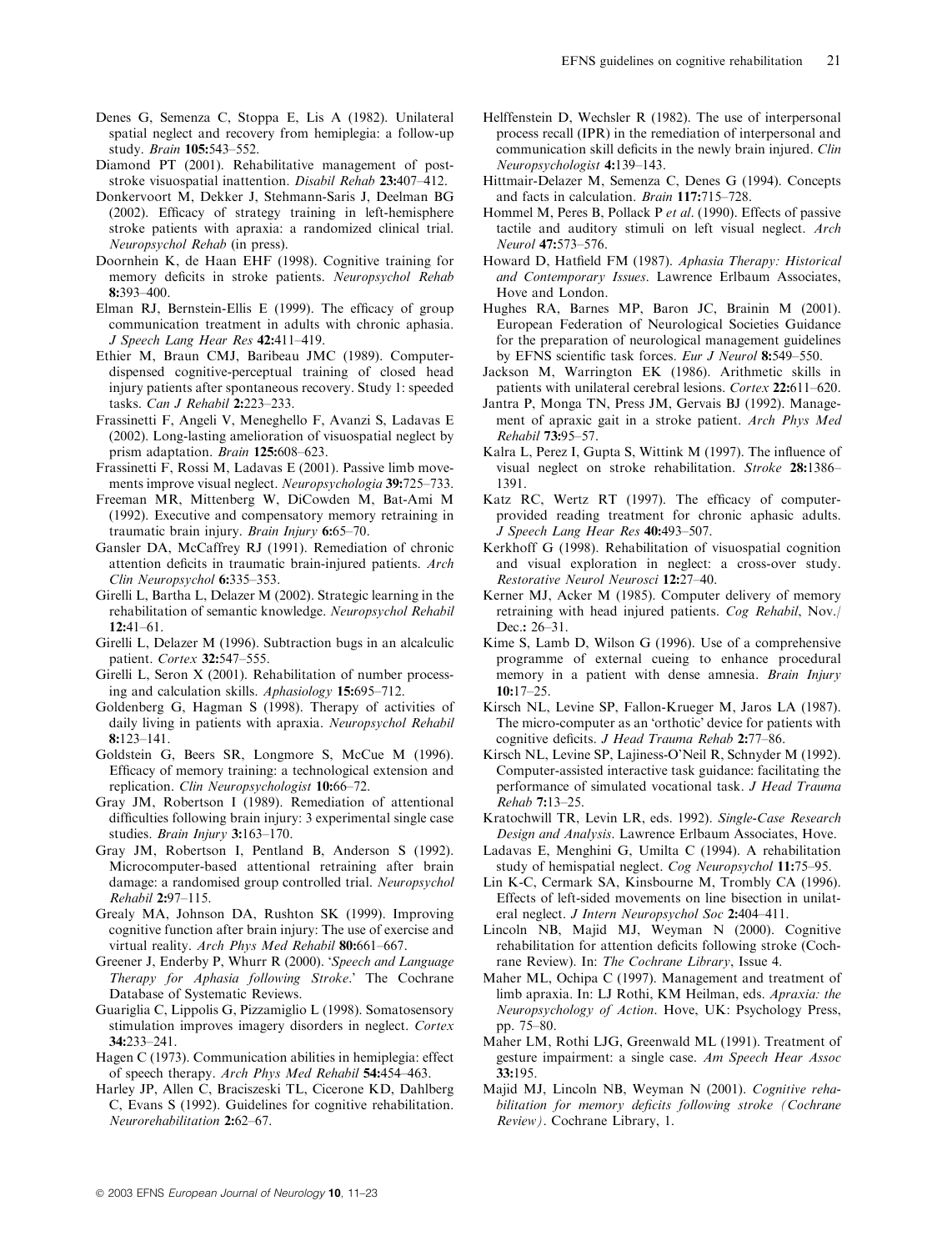- van den Broek MD, Downes J, Johnson Z, Dayus B, Hilton N (2000). Evaluation of an electronic memory aid in the neuropsychological rehabilitation of prospective memory deficits. Brain Injury 14:455–462.
- Miceli G, Capasso R (1991). I disturbi del calcolo. Diagnosi e Riabilitazione. Masson, Milano.
- Niemann H, Ruff RM, Baser CA (1990). Computer assisted attention retraining in head injured individua1s: a controlled efficacy study of an out-patient program. J Consult Clin Psychol 58:811–817.
- Niermeir JP (1998). The lighthouse strategy: use of a visual imagery technique to treat visual inattention in stroke patients. Brain Injury 12:399–406.
- NIH Consensus Development Panel on Rehabilitation of Persons with Traumatic Brain Injury (1999). Rehabilitation of persons with traumatic brain injury. J Am Med Assoc 282:974–983.
- Novack TA, Ca1dwell SG, Duke LW, Bergquist TF (1996). Focused versus unstructured intervention for attention deficits after traumatic brain injury. J Head Trauma Rehabil 11:52–60.
- Ochipa C, Maher LM, Rothi LJG (1995). Treatment of ideomotor apraxia. Int J Neuropsychol Soc 2:149.
- Ownsworth TL, McFarland K (1999). Memory remediation in long-term acquired brain injury: two approaches in diary training. Brain Injury 13:605–626.
- Parente R (1994). Effects of monetary incentives on performance after traumatic brain injury. Neurorehabiliation 4:198– 203.
- Perennou DA, Leblond C, Amblard B, Micallef JP, Herisson C, Pelissier JY (2001). Transcuteneous electric nerve stimulation reduces neglect-related postural instability after stroke. Arch Phys Med Rehab 82:440–448.
- Pilgrim E, Humphreys GW (1994). Rehabilitation of a case of ideomotor apraxia. In: JM Riddoch, GW Humphreys, eds. Cognitive Neuropsychology and Cognitive Rehabilitation. Hove, UK: Erlbaum, pp. 281–285.
- Pizzamiglio L, Antonucci G, Judica A, Montenero P, Razzano C, Zoccolotti P (1992). Cognitive rehabilitation of the hemineglect disorder in chronic patients with unilateral right brain damage. J Clin Exp Neuropsychol 14:901–923.
- Pizzamiglio L, Frasca R, Guariglia C, Incoccia C, Antonucci G (1990). Effect of optokinetic stimulation in patients with visual neglect. Cortex 26:535–540.
- Poeck K, Huber W, Willmes K (1989). Outcome of intensive language treatment in aphasia. J Speech Hear Dis 54:471-479.
- Ponsford JL, Kinsella G (1988). Evaluation of a remedial programme far attentional deficits following closed-head injury. J Clin Exp Neuropsychol 10:693–708.
- Poole J (1998). Effect of apraxia on the ability to learn onehanded shoe tying. Occup Ther J Res 18:99-104.
- Pulvermueller F, Neininger B, Elbert T et al. (2000). Constraint-induced therapy of chronic aphasia after stroke. Stroke 32:1621–1626.
- Randall RR, Schultz MC, Crawford AB, Sinner CA (1999). Single-subject clinical outcom research: designs, data, effect sizes, and analyses. Aphasiology 13:445-473.
- Riddoch MJ, Humphreys GW, eds. (1994). Cognitive Neuropsychology and Cognitive Rehabilitation. Lawrence Erlbaum Associates, Hove.
- Robertson IH (1999). Cognitive rehabilitation: attention and neglect. Trends Cog Sci 3:385–393.
- Robertson IH, Gray J, Pentland B, Waite LJ (1990). Microcomputer-based rehabilitation for unilateral left visual neglect: a randomized contolled trial. Arch Phys Med Rehabil 71:663–668.
- Robertson IH, Hawkins K (1999). Limb activation and unilateral neglect. Neurocase 5:153–160.
- Robertson IH, Tegner R, Tham K, Lo A, Nimmo-Smith I (1995). Sustained attention training for unilateral neglect: theoretical and rehabilitation implications. J Clin Exp Neuropsychol 17:416–430.
- Robey RR, Schultz MC, Crawford AB, Sinner CA (1999). Single-subject clinical-outcome research: designs, data, effect sizes, and analyses. Aphasiology 13:445–473.
- Rode G, Perenin MT (1994). Temporary remission of representational hemineglect through vestibular stimulation. Neuroreport 5:869–872.
- Rode G, Tiliket C, Charopain P, Boisson D (1998). Postural assymetry reduction by vestibular caloric stimulation in left hemiparetic patients. Scand J Rehab Med 30:9-14.
- Rorsman I, Magnusson M, Johansson BB (1999). Reduction of visuo-spatial neglect with vestibular galvanic stimulation. Scand J Rehab Med 31:117–124.
- Rose FD, Brooks BM, Attree EA et al. (1999). A preliminary investigation into the use of virtual environments in memory retraining after vascular brain injury: indications for future strategy? Disab Rehab 21:548–554.
- Rossetti Y, Rode G, Pisella L et al. (1998). Prism adaptation to rightward optical deviation rehabilitates left hemispatial neglect. Nature 395:166–169.
- Ryan TV, Ruff RM (1988). The efficacy of structural memory retraining in a group comparison of head trauma patients. Arch Clin Neuropsychol 3:165–179.
- Schacter DL, Rich SA, Stampp MS (1985). Remediation of memory disorders: experimental evaluation of the spaced retrieval techniques. J Clin Exp Neuropsychol 7:79–96.
- Schmitter-Edgecombe M, Fahy J, Whelan J, Long C (1995). Memory remediation after severe closed head injury. Notebook training versus supportive therapy. J Consult Clin Psychol 63:484–489.
- Schottke H (1997). Rehabilitation von Aufmerksamkeitsstörungen nach einem Schlagenfall. Effektivität eines verhaltensmedizinisch-neuropsychologischen Aufmerksamkeitstrainings. Verhaltenstherapie 7:21–23.
- Seron X (1997). Effectiveness and specificity in neuropsychological therapies: a cognitive point of view. Aphasiology 11:105–123.
- Shallice T (1979). Case-study approach in neuropsychological research. J Clin Neuropsychol 1:3–211.
- Shewan CM, Kertesz A (1985). Effects of speech language treatment on recovery from aphasia. Brain Lang 23:272– 299.
- Smania N, Girardi F, Domenciali C, Lora E, Aglioti S (2000). The rehabilitation of limb apraxia: a study in left brain damaged patients. Arch Phys Med Rehab 81:379-388.
- Sohlberg MM, Mateer CA (1987). Effectiveness of an attention training program. J Clin Exp Neuropsychol 9:117–130.
- Sohlberg MM, Mateer CA (1989). Training use of compensatory memory books: a three stage behavioral approach. J Clin Exp Neuropsychol 11:871–891.
- Squires EJ, Hunkin NM, Parking AJ (1996). Memory notebook training in a case of severe amnesia: generalzing from paired associate learning to real life. Neuropsychol Rehab 6:55–65.